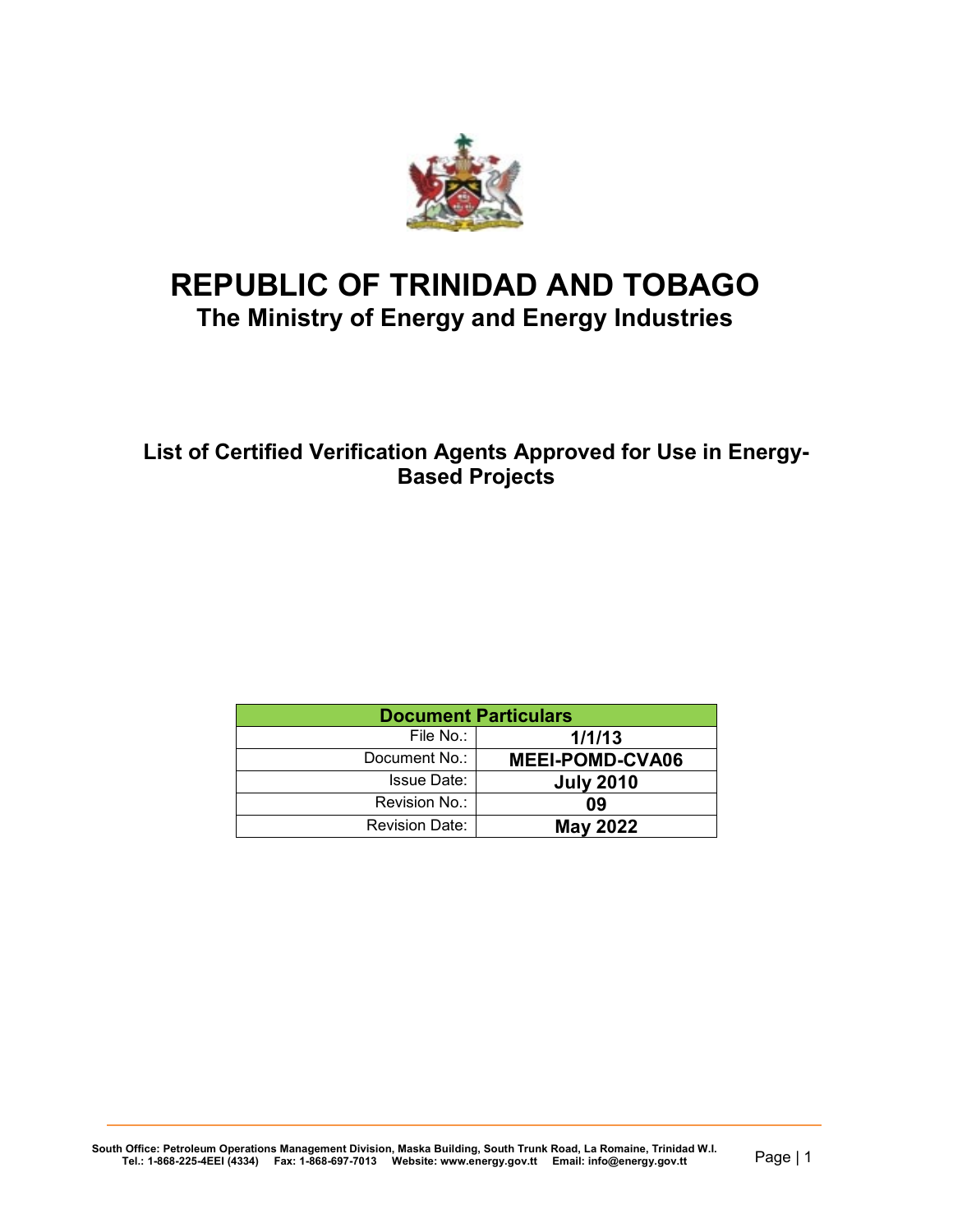#### **1.0 Scope:**

This document provides guidance to all energy based operators in Trinidad and Tobago on the options available for selecting Certified Verification Agents (CVAs) in energy based projects.

It lists the CVAs that are currently approved by the MEEI for provision of verification services in the approval regime for energy based facilities.

For more information of the CVA roles in the MEEI's approval process, consult the documents listed in the references.

#### **2.0 Authority:**

The contents of this document is enforced and implemented under the authority as cited in Petroleum Regulation 43 (k) of the Petroleum Act, Chapter 62:01 of the Republic of Trinidad and Tobago and is intended to facilitate the purpose of having facilities approved, as required under Petroleum Regulations 43(b) and 92, prior to commencement or recommencement of intended operations.

#### Petroleum Regulation 43 (k) states:

*"The Licensee shall be obligated to follow rules and instruction issued by the Minister for time to time in order to secure the well being of people, property, and the environment".*

#### **3.0 Approved CVAs:**

The CVAs listed in the appendix meet the necessary requirements defined in Section 10.0 (Criteria for eligibility) of the MEEI's Technical Guidance Document 02 *– The Role of the Certified Verification Agents in the MEEI's Approval Regime, July 2006*. As such, the services of CVAs listed therein may be utilised in projects that are required to employ a CVA. The CVAs are listed in no order of merit.

The services of CVAs not listed may be utilised, however the selection of the same must conform to the requirements of *Sections 11.0 (Selection Process)* and *12.0 (Authorization Process)* of Technical Guidance Document 02.

All CVAs (listed and unlisted) must be forwarded for approval for use in the project being undertaken before verification activities commence.

#### **4.0 MEEI Contacts**

The following MEEI persons may be contacted for further information on CVA related projects.

#### **Neil Arjoon**

**Chief Mechanical Engineer (Ag.)** Ministry of Energy and Energy Industries Maska Building South Trunk Road LA ROMAINE Tel.: (868) 225 4334 ext. 3311 Fax: (868) 697 7013 Email: [narjoon@energy.gov.tt](mailto:narjoon@energy.gov.tt)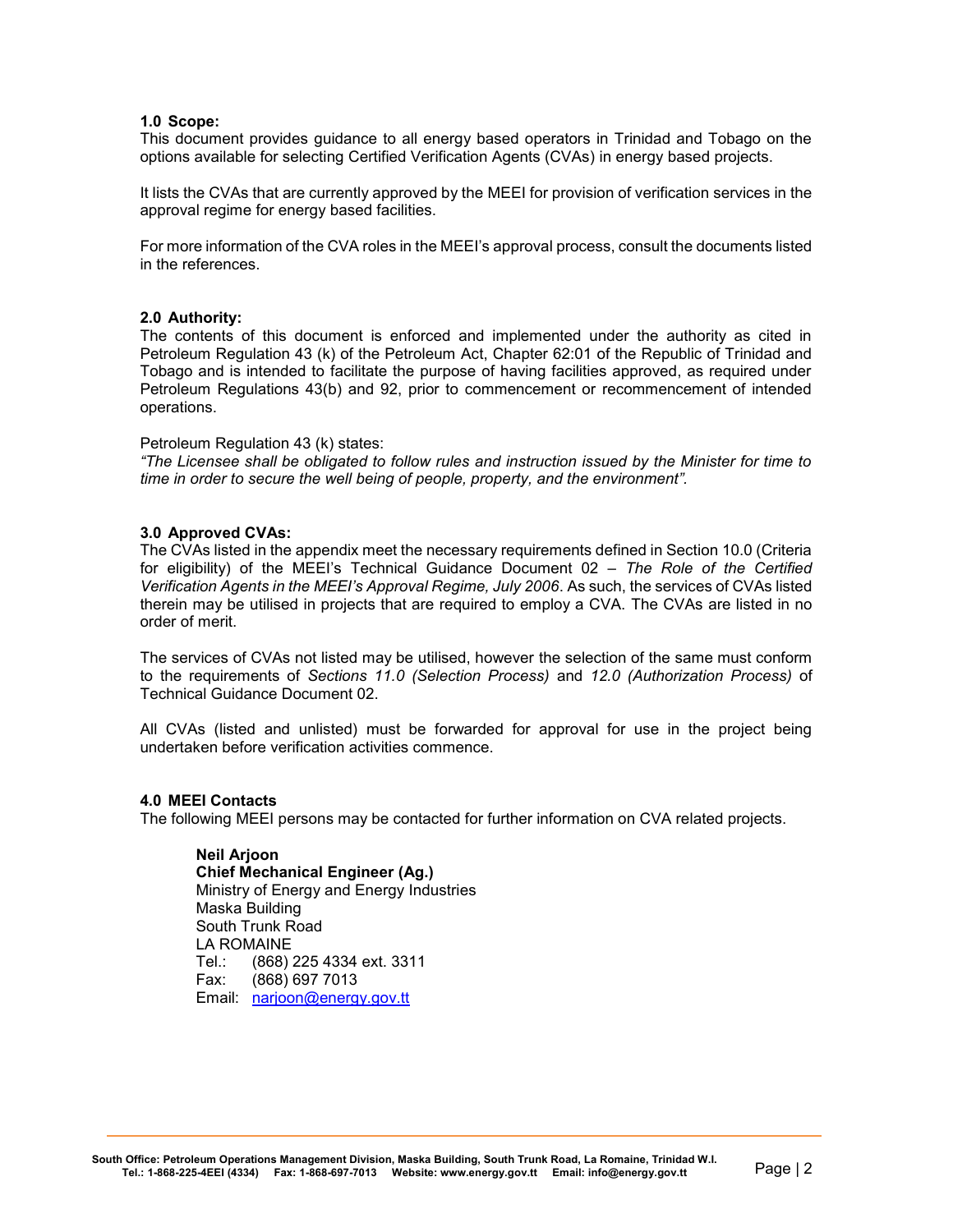#### **5.0 Acronyms:**

| <b>CVA</b> | <b>Certified Verification Agent</b>      |
|------------|------------------------------------------|
| GD.        | Guidance Document                        |
| MEEI       | Ministry of Energy and Energy Industries |

#### **5.0 References:**

GD 01 – *Guidance to the MEEI's Approval Regime for Energy Based Facilities,* July 2006

- GD 02 *The Role of the Certified Verification Agent in the MEEI's Approval Regime*, July 2006
- GD 03 *Verification Scheme for Offshore Structures,* July 2006
- GD 04 *Verification Scheme for Pipelines,* July 2006
- GD 05 *Verification Scheme for Hydrocarbon Production and Processing Facilities*, July 2006

#### **…End of Document…**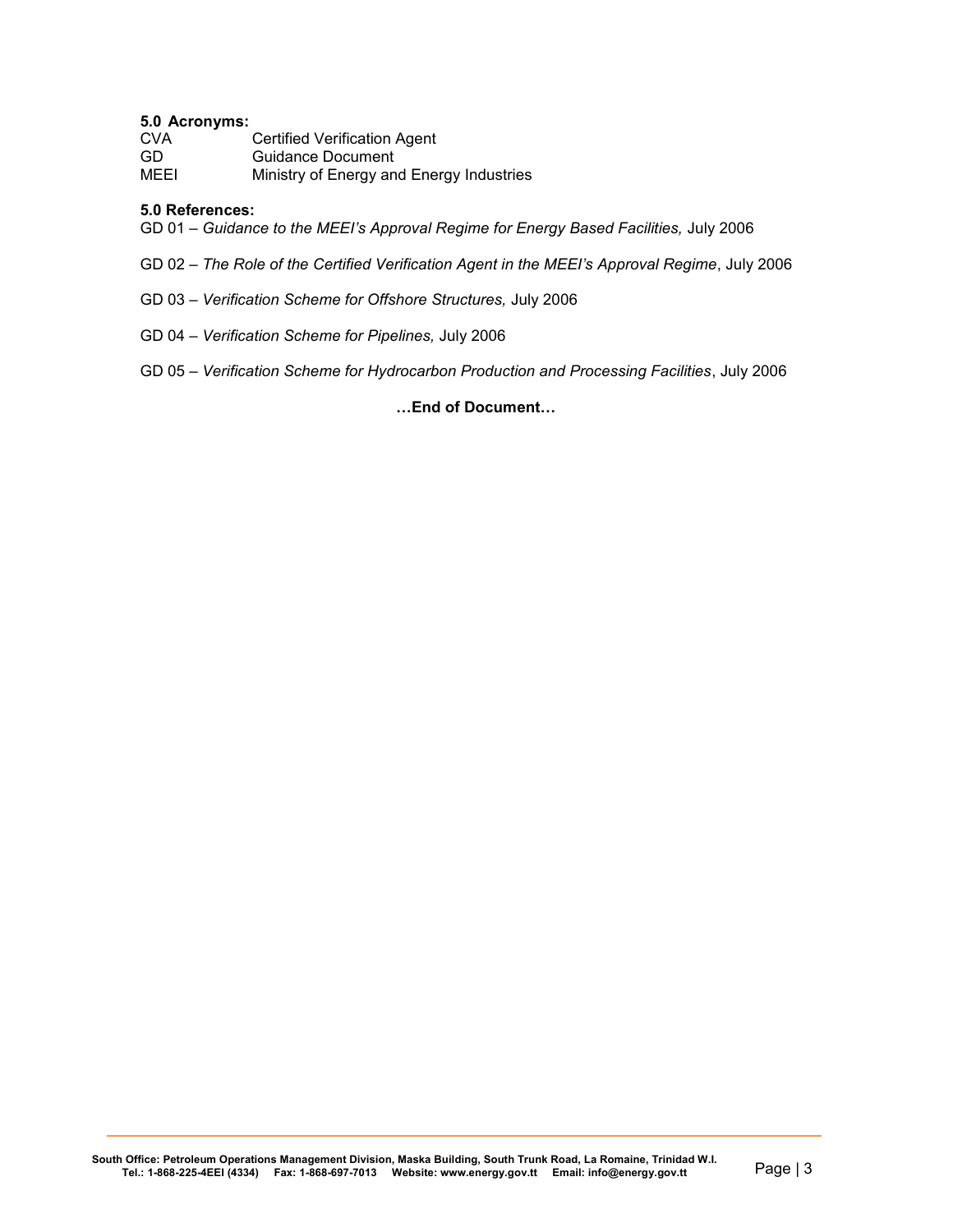# **Certified Verification Agents Approved by the Ministry of Energy and Energy Industries**

| No.              | <b>Verification Agent</b>                                                                                  | <b>Mailing Address</b>                                                                                                                                                                                                                                                                 | <b>Contact Persons</b>                                                                                                                                                                                                                                                                                                                                                                                                                                                                                     |            | <b>Verification Capacity</b> |               |
|------------------|------------------------------------------------------------------------------------------------------------|----------------------------------------------------------------------------------------------------------------------------------------------------------------------------------------------------------------------------------------------------------------------------------------|------------------------------------------------------------------------------------------------------------------------------------------------------------------------------------------------------------------------------------------------------------------------------------------------------------------------------------------------------------------------------------------------------------------------------------------------------------------------------------------------------------|------------|------------------------------|---------------|
|                  |                                                                                                            |                                                                                                                                                                                                                                                                                        |                                                                                                                                                                                                                                                                                                                                                                                                                                                                                                            | Design     | <b>Construction</b>          | Commissioning |
| 1.               | <b>AID Consulting</b><br><b>Limited (AIDCL)</b>                                                            | <b>AID Consulting Limited</b><br>#8 Bombay Street,<br>St James,<br>Port-Of-Spain<br>Trinidad, West Indies                                                                                                                                                                              | Dr. Anthony Lamb<br><b>Director of Engineering</b><br><b>AID Consulting Limited</b><br>Mobile: (868) 731 7018<br>Email: a.lamb@aidconltd.com                                                                                                                                                                                                                                                                                                                                                               | <b>Yes</b> | Yes                          | <b>Yes</b>    |
| $\overline{2}$ . | <b>American Bureau</b><br>of Shipping (ABS).                                                               | <b>ABS Consulting Inc.</b><br>16855 Northchase Drive<br>Houston, TX. 77060-6008                                                                                                                                                                                                        | <b>Brian Gibbs</b><br>Director - Inspection and Verification Services<br>ABS Consulting Inc.<br>16885 Northchase Drive<br>Houston, Texas, 77060, USA<br>Direct:<br>(281) 673 2765<br>Cell:<br>(832) 748 8557<br>(281) 673 2984<br>Main:<br>E-mail: bgibbs@absconsulting.com                                                                                                                                                                                                                                | <b>Yes</b> | <b>Yes</b>                   | Yes           |
| $\overline{3}$ . | <b>Bureau Veritas</b><br>North America, Inc.<br>(BV)<br>&<br>Inspectorate<br><b>America</b><br>Corporation | <b>Foreign Office:</b><br>Bureau Veritas North America, Inc.<br>16800 Greenspoint Park Dr., Suite 300S<br>Houston, TX 77060, USA.<br>Tel: +1 (281) 986 1300<br><b>Local Office:</b><br>Inspectorate America Corporation<br>PO Box 4233<br>177 Cedar Hill Road<br>Claxton Bay, Trinidad | <b>Terry Pedro</b><br><b>General Manager</b><br><b>Inspectorate America Corporation</b><br>177 Cedar Hill Road<br>Claxton Bay, Trinidad<br>Phone:<br>(868) 659 0697<br>Fax:<br>(868) 659 0820<br>(868) 680 9623<br>Mobile:<br>E-mail: terry.pedro@inspectorate.com<br>RajivSabharwal<br><b>VP of Business Development</b><br>Bureau Veritas North America, Inc.<br>16800 Greenspoint Park Dr., Suite 300S<br>Houston, TX 77060, USA.<br>Phone: +1 713 855-7496<br>Email: Rajiv.sabharwal@bureauveritas.com | Yes        | <b>Yes</b>                   | <b>Yes</b>    |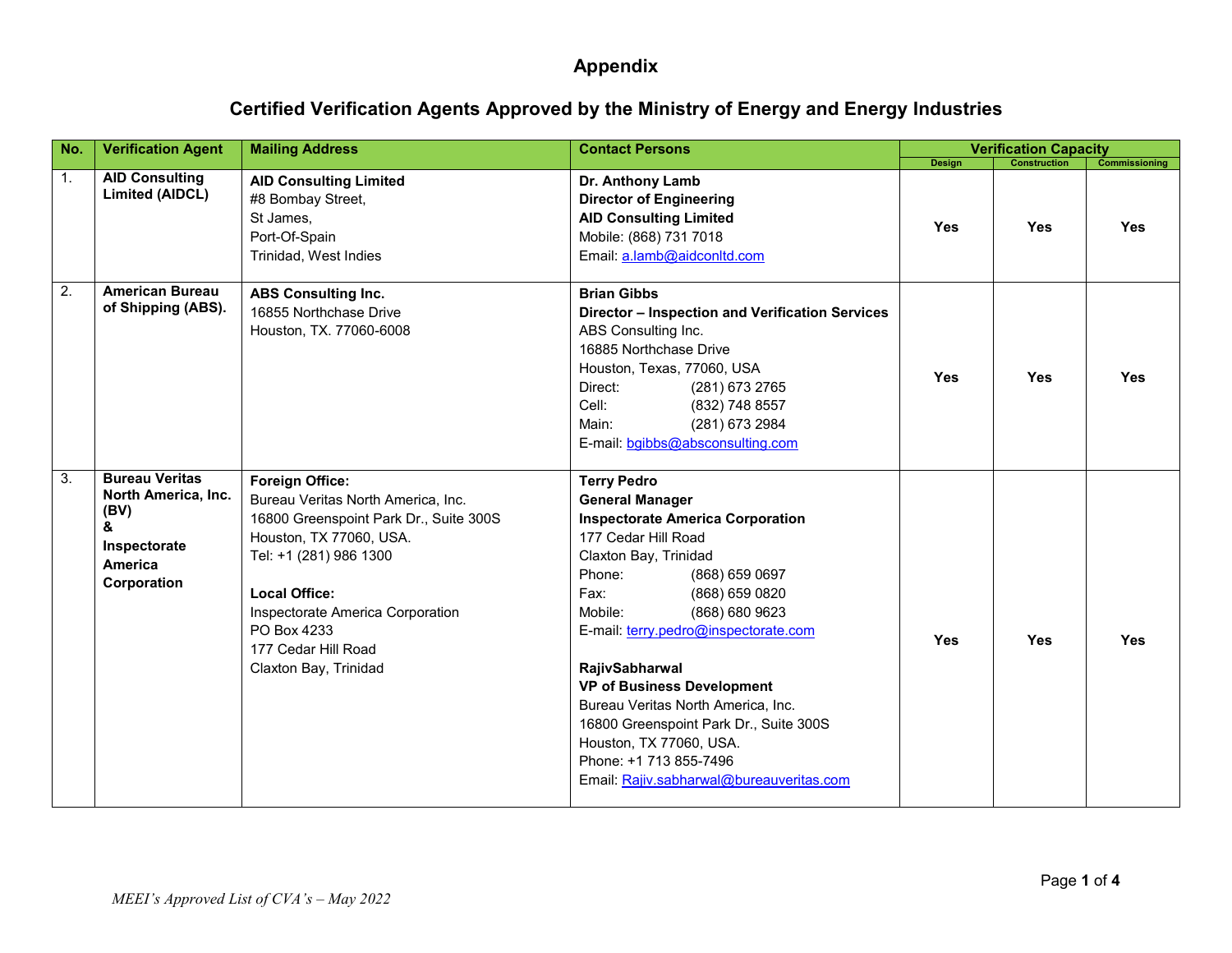# **Certified Verification Agents Approved by the Ministry of Energy and Energy Industries**

| No. | <b>Verification Agent</b>                       | <b>Mailing Address</b>                                                                                                                      | <b>Contact Persons</b>                                                                                                                                                                                                                                                                                                                                                                    |               | <b>Verification Capacity</b> |                      |
|-----|-------------------------------------------------|---------------------------------------------------------------------------------------------------------------------------------------------|-------------------------------------------------------------------------------------------------------------------------------------------------------------------------------------------------------------------------------------------------------------------------------------------------------------------------------------------------------------------------------------------|---------------|------------------------------|----------------------|
|     |                                                 |                                                                                                                                             |                                                                                                                                                                                                                                                                                                                                                                                           | <b>Design</b> | <b>Construction</b>          | <b>Commissioning</b> |
|     |                                                 |                                                                                                                                             | Sergio Pereira<br><b>Project Manager</b><br>Bureau Veritas North America, Inc.<br>16800 Greenspoint Park Dr., Suite 300S<br>Houston, TX 77060, USA.<br>Phone: +1 713 295-0473<br>Email: sergio.pereira@bureauveritas.com                                                                                                                                                                  |               |                              |                      |
| 4.  | <b>Cumbria Veri-Tech</b><br><b>Agencies Ltd</b> | <b>Operations Address:</b><br>#103 Woodford Street,<br>Newtown,<br>Port of Spain,<br>Trinidad,<br>West Indies.                              | <b>Tensing Ramlakhan</b><br><b>Managing Director</b><br>Cumbria Veri-Tech Agencies Ltd<br>Telephone:<br>(868) 622-9300<br>(868) 628-1749<br>Fax:<br>(868) 628-6008<br>Mobile:<br>(868) 330 3359.<br>mail@cumbriaveritech.com<br>E-mail:<br>Website:<br>www.cumbriaveritech.com                                                                                                            | <b>Yes</b>    | <b>Yes</b>                   | <b>Yes</b>           |
| 5.  | <b>DNV GL Trinidad</b><br>and Tobago<br>Limited | DNV GL Trinidad and Tobago Limited<br>7th Floor Albion Plaza Energy Centre<br>22-24 Victoria Avenue<br>Port of Spain, Trinidad, West Indies | <b>Graeme Pirie</b><br><b>President/ Country Manager</b><br>DNV GL<br>Office:<br>(868) 623 0023<br>Mobile:<br>+1 (713) 417 3555<br>(868) 627 8398<br>Fax:<br>E-mail: graeme.pirie@dnvgl.com<br><b>Orinthia Chadband</b><br><b>Principal Engineer</b><br>DNV GL<br>Office:<br>(868) 623 0023<br>Mobile:<br>(868) 681 2160<br>Fax:<br>(868) 627 8398<br>E-mail: orinthia.chadband@dnvgl.com | <b>Yes</b>    | <b>Yes</b>                   | <b>Yes</b>           |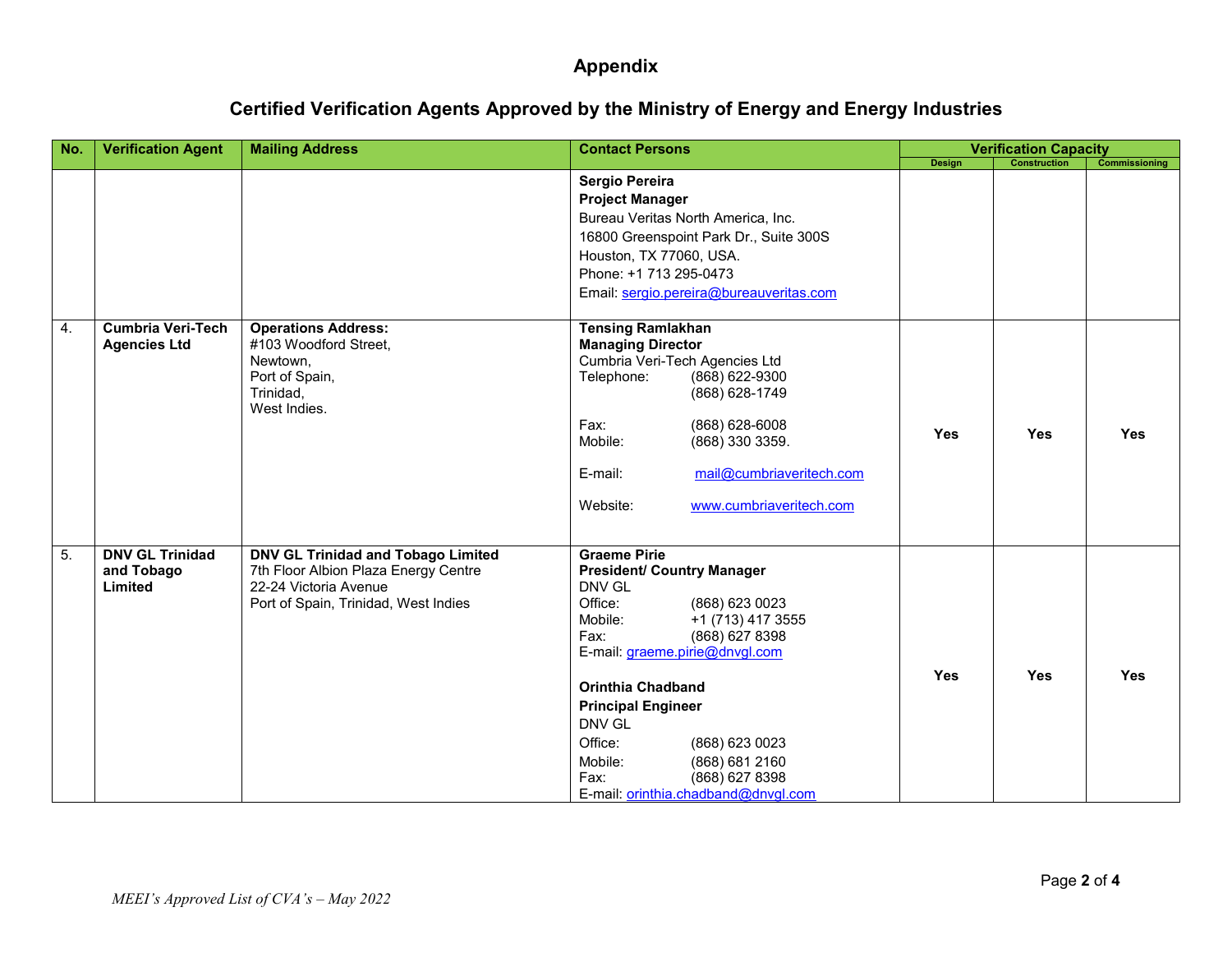# **Certified Verification Agents Approved by the Ministry of Energy and Energy Industries**

| No.              | <b>Verification Agent</b>                                              | <b>Mailing Address</b>                                                                                                                    | <b>Contact Persons</b>                                                                                                                                                                                                                                                                                                                                                                                                                                                                                              |               | <b>Verification Capacity</b> |                      |
|------------------|------------------------------------------------------------------------|-------------------------------------------------------------------------------------------------------------------------------------------|---------------------------------------------------------------------------------------------------------------------------------------------------------------------------------------------------------------------------------------------------------------------------------------------------------------------------------------------------------------------------------------------------------------------------------------------------------------------------------------------------------------------|---------------|------------------------------|----------------------|
|                  |                                                                        |                                                                                                                                           |                                                                                                                                                                                                                                                                                                                                                                                                                                                                                                                     | <b>Design</b> | <b>Construction</b>          | <b>Commissioning</b> |
| 6.               | <b>iSIMS Trinidad Ltd</b>                                              | <b>Mailing Address:</b><br>P.O. Box# 10304<br>St. James<br><b>Registered Address:</b><br>8 Kitchener Street<br>Woodbrook<br>Port of Spain | <b>Albert Ku</b><br><b>Interim Director of Engineering</b><br>(868) 279 0808<br>Telephone:<br>info@intelliSIMS.com<br>Email:<br>www.IntelliSIMS.com<br>Website:                                                                                                                                                                                                                                                                                                                                                     | <b>Yes</b>    | <b>Yes</b>                   | <b>Yes</b>           |
| $\overline{7}$ . | Lloyd's Register<br><b>Central and South</b><br><b>America Limited</b> | Lloyd's Register Central and South America<br>Limited<br>56-58 Roberts Street<br>Port of Spain<br>Trinidad<br>Email: trinidad@Ir.org      | <b>Steve Masson</b><br><b>Energy Operations Manager</b><br>Lloyd's Register Central and South America<br>Limited<br>Tel:<br>(868) 628 2356<br>(868) 628 2328<br>Fax:<br>Mobile:<br>(868) 685 7009<br>steve.masson@lr.org<br>E-mail:<br><b>Wendel George</b><br>Senior Surveyor in Charge & Marine<br><b>Management Systems Auditor</b><br>Lloyd's Register Central and South America<br>Limited<br>Tel:<br>(868) 628 2356<br>Fax:<br>(868) 628 2328<br>(868) 710 7985<br>Mobile:<br>wendel.george@lr.com<br>E-mail: | <b>Yes</b>    | <b>Yes</b>                   | <b>Yes</b>           |
| 8.               | <b>Mirasana</b><br><b>Engineering</b><br><b>Service Limited</b>        | <b>Registered Address:</b><br>Opp. LP 61<br>La Baja Road<br>Maracas Valley<br>St. Joseph                                                  | <b>Michael Rishi Baldeo</b><br><b>Managing Director</b><br>Telephone:<br>(868) 746-9151<br>(868) 295-3200<br>mirasanaesl@gmail.com<br>Email:<br>rishibaldeo@yahoo.com                                                                                                                                                                                                                                                                                                                                               | <b>Yes</b>    | <b>Yes</b>                   | <b>Yes</b>           |